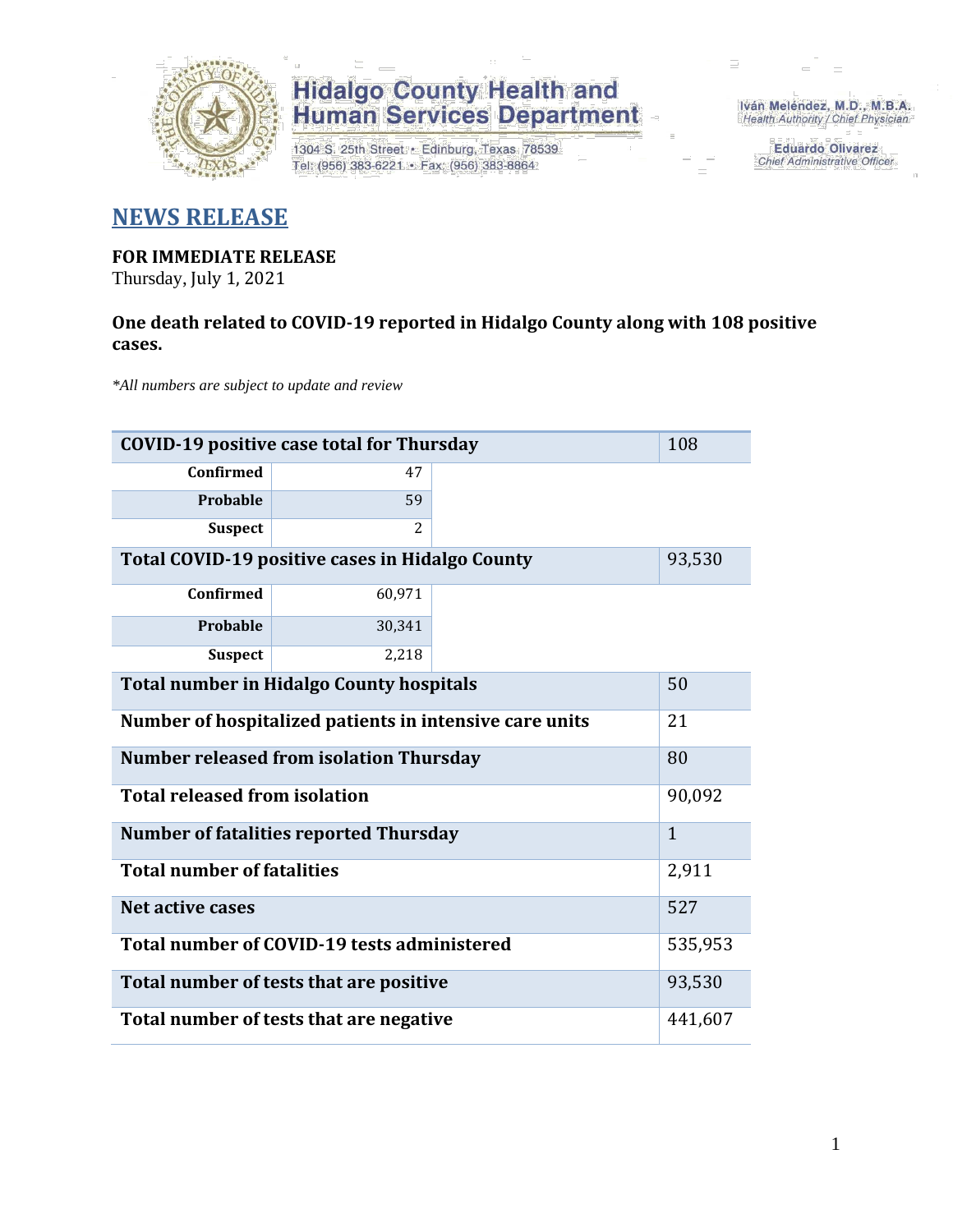

## **Hidalgo County Health and Human Services Department**

1304 S. 25th Street · Edinburg, Texas 78539 Tel: (956) 383-6221 · Fax: (956) 383-8864

Iván Meléndez, M.D., M.B.A. Health Authority / Chief Physician

> **Eduardo Olivarez Chief Administrative Officer**

*Hidalgo County uses the case status definition provided by the Texas Department of State Health Service's 2020 Epi Case Criteria Guide revised November 2020.*

- *1. Confirmed: A person who has tested positive through a molecular or PCR (oral or nasal swabs) test that looks for the presence of the virus's genetic material.*
- *2. Probable: A person who meets presumptive laboratory evidence through detection of COVID-19 by antigen test in a respiratory specimen.*
- *3. Suspect: A person who meets supported laboratory evidence through detection of specific antibodies in serum, plasma, whole body, and no prior history of being confirmed or probable case.*

*For more information of case status definition for COVID-19, please refer to:*

[https://www.dshs.state.tx.us/IDCU/investigation/epi-case-criteria-guide/2020-Epi-Case-Criteria-](https://www.dshs.state.tx.us/IDCU/investigation/epi-case-criteria-guide/2020-Epi-Case-Criteria-Guide.pdf)[Guide.pdf](https://www.dshs.state.tx.us/IDCU/investigation/epi-case-criteria-guide/2020-Epi-Case-Criteria-Guide.pdf)

The death includes:

|  |  | Age Gender City           |  |  |
|--|--|---------------------------|--|--|
|  |  | $1 \mid 70+$ Female Pharr |  |  |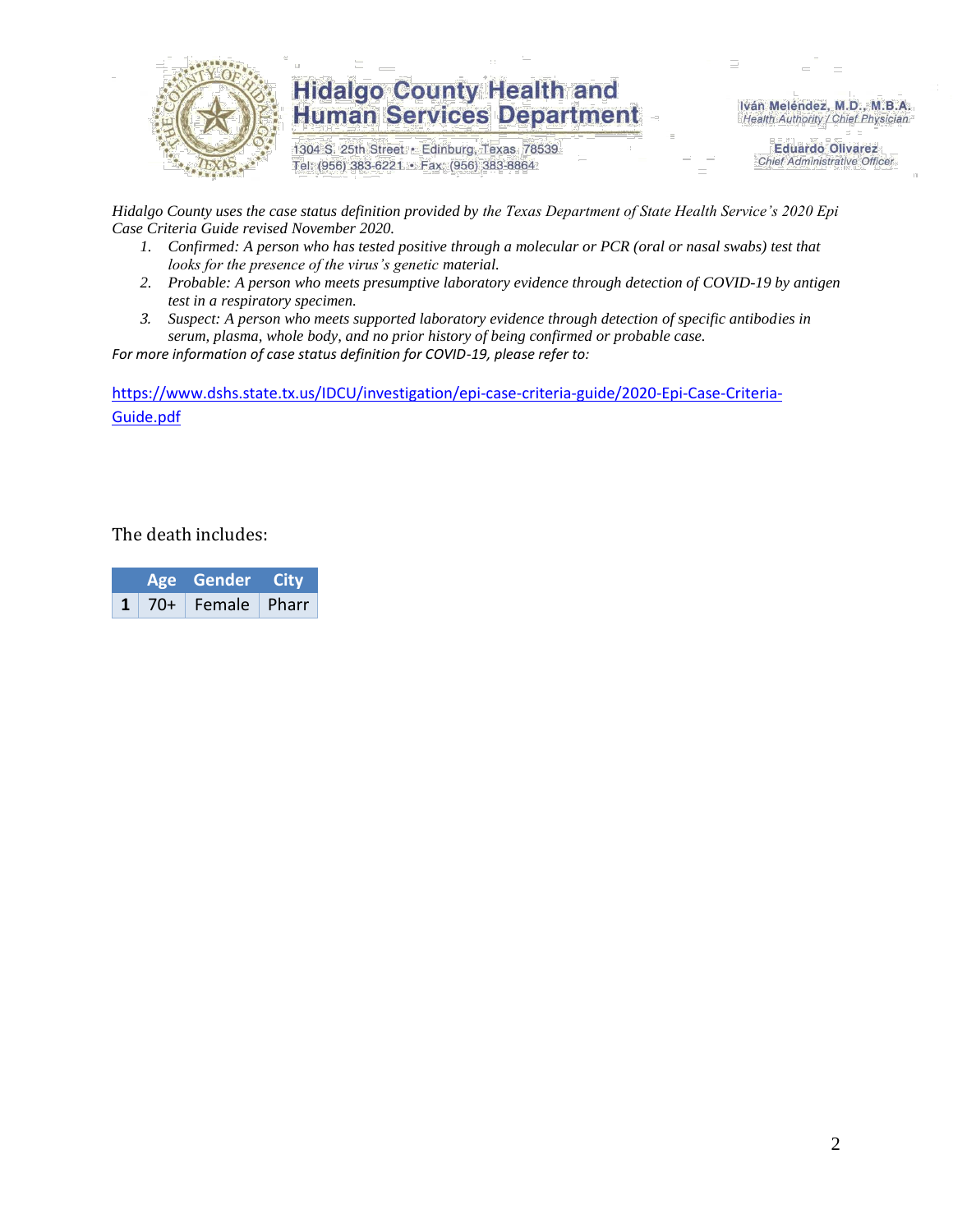

# **Hidalgo County Health and<br>Human Services Department**

1304 S. 25th Street · Edinburg, Texas 78539 Tel: (956) 383-6221 · Fax: (956) 383-8864

Iván Meléndez, M.D., M.B.A.<br>Health Authority / Chief Physician

**Eduardo Olivarez** Chief Administrative Officer

#### Thursday, July 1, 2021 positive cases include:

|    | <b>Age Range</b> | <b>Gender</b> | <b>City</b> |    | <b>Age Range</b> | Gender                                                                                                     | <b>City</b> |
|----|------------------|---------------|-------------|----|------------------|------------------------------------------------------------------------------------------------------------|-------------|
| 1  | 20s              | F             | Alamo       | 55 | 20s              | M                                                                                                          | Mercedes    |
| 2  | 40s              | M             | Alamo       | 56 | $0 - 19$         | F                                                                                                          | Mission     |
| 3  | 40s              | M             | Alamo       | 57 | $0 - 19$         | F                                                                                                          | Mission     |
| 4  | 20s              | M             | Donna       | 58 | $0 - 19$         | M                                                                                                          | Mission     |
| 5  | 30s              | M             | Donna       | 59 | $0 - 19$         | F                                                                                                          | Mission     |
| 6  | $0 - 19$         | M             | Edinburg    | 60 | $0 - 19$         | M                                                                                                          | Mission     |
| 7  | $0 - 19$         | M             | Edinburg    | 61 | $0 - 19$         | $\mathsf F$                                                                                                | Mission     |
| 8  | $0 - 19$         | М             | Edinburg    | 62 | $0 - 19$         | F                                                                                                          | Mission     |
| 9  | $0 - 19$         | F             | Edinburg    | 63 | $0 - 19$         | ${\sf M}$                                                                                                  | Mission     |
| 10 | $0 - 19$         | F             | Edinburg    | 64 | $0 - 19$         | M                                                                                                          | Mission     |
| 11 | $0 - 19$         | F             | Edinburg    | 65 | 20s              | F                                                                                                          | Mission     |
| 12 | $0 - 19$         | F             | Edinburg    | 66 | 20s              | F                                                                                                          | Mission     |
| 13 | $0 - 19$         | M             | Edinburg    | 67 | 20s              | M                                                                                                          | Mission     |
| 14 | $0 - 19$         | F             | Edinburg    | 68 | 20s              | F                                                                                                          | Mission     |
| 15 | $0 - 19$         | M             | Edinburg    | 69 | 20s              | $\mathsf F$                                                                                                | Mission     |
| 16 | $0 - 19$         | F             | Edinburg    | 70 | 20s              | F                                                                                                          | Mission     |
| 17 | 20s              | F             | Edinburg    | 71 | 20s              | ${\sf M}$                                                                                                  | Mission     |
| 18 | 30s              | F             | Edinburg    | 72 | 20s              | F                                                                                                          | Mission     |
| 19 | 30 <sub>s</sub>  | F             | Edinburg    | 73 | 20s              | ${\sf M}$                                                                                                  | Mission     |
| 20 | 30 <sub>s</sub>  | M             | Edinburg    | 74 | 20s              | F                                                                                                          | Mission     |
| 21 | 30s              | M             | Edinburg    | 75 | $0 - 19$         | $\mathsf{M}% _{T}=\mathsf{M}_{T}\!\left( a,b\right) ,\ \mathsf{M}_{T}=\mathsf{M}_{T}\!\left( a,b\right) ,$ | Pharr       |
| 22 | 30 <sub>s</sub>  | Μ             | Edinburg    | 76 | 20s              | F                                                                                                          | Pharr       |
| 23 | 30 <sub>s</sub>  | M             | Edinburg    | 77 | 20s              | $\mathsf F$                                                                                                | Pharr       |
| 24 | 40s              | M             | Edinburg    | 78 | 20s              | F                                                                                                          | Pharr       |
| 25 | 40s              | F             | Edinburg    | 79 | 30 <sub>s</sub>  | ${\sf M}$                                                                                                  | Pharr       |
| 26 | 50s              | M             | Edinburg    | 80 | 30 <sub>s</sub>  | $\mathsf F$                                                                                                | Pharr       |
| 27 | 50s              | F             | Edinburg    | 81 | 30s              | F                                                                                                          | Pharr       |
| 28 | 50s              | М             | Edinburg    | 82 | 30s              | м                                                                                                          | Pharr       |
| 29 | 60s              | F             | Edinburg    | 83 | 40s              | ${\sf M}$                                                                                                  | Pharr       |
| 30 | 60s              | F             | Hidalgo     | 84 | 40s              | F                                                                                                          | Pharr       |
| 31 | $0 - 19$         | F             | McAllen     | 85 | 50s              | ${\sf M}$                                                                                                  | Pharr       |
| 32 | $0 - 19$         | Μ             | McAllen     | 86 | $70+$            | F                                                                                                          | Pharr       |
| 33 | $0 - 19$         | M             | McAllen     | 87 | $0 - 19$         | F                                                                                                          | San Juan    |
| 34 | $0 - 19$         | F             | McAllen     | 88 | 20s              | F                                                                                                          | San Juan    |